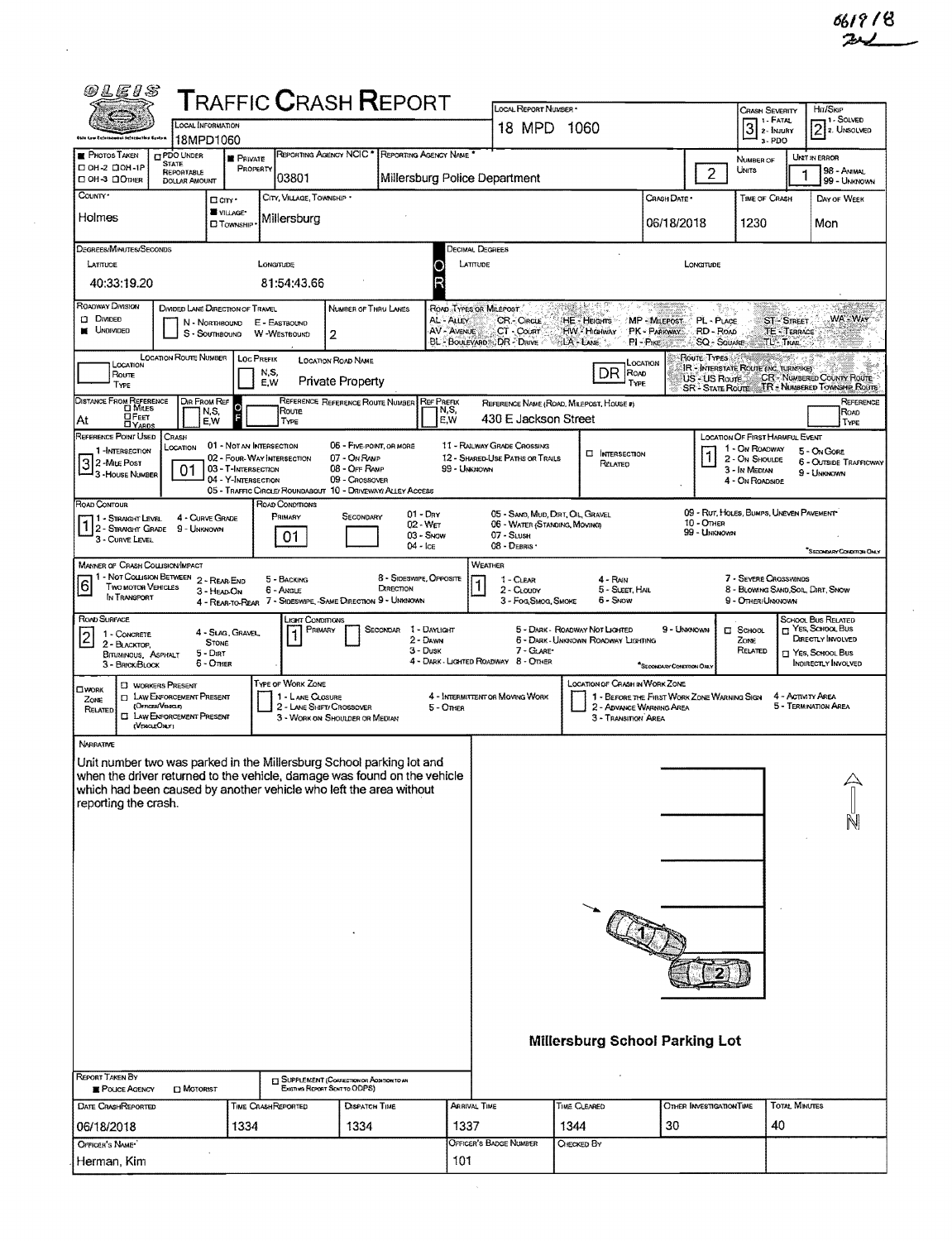|                                                                                        |                                                                                                                  |                                                                          |                                                                                                                                 |                                              | LOCAL REPORT NUMBER                                                                   | 18 MPD 1060                                                                                                           |                                                                             |                                                                                                                               |  |  |  |  |  |
|----------------------------------------------------------------------------------------|------------------------------------------------------------------------------------------------------------------|--------------------------------------------------------------------------|---------------------------------------------------------------------------------------------------------------------------------|----------------------------------------------|---------------------------------------------------------------------------------------|-----------------------------------------------------------------------------------------------------------------------|-----------------------------------------------------------------------------|-------------------------------------------------------------------------------------------------------------------------------|--|--|--|--|--|
| UNIT NUMBER                                                                            | OWNER NAME: LAST, FIRST, MIDDLE ( C SAME AS DRIVER )                                                             |                                                                          |                                                                                                                                 | OWNER PHONE NUMBER                           |                                                                                       | <b>DAMAGE SCALE</b>                                                                                                   | DAMAGE AREA                                                                 |                                                                                                                               |  |  |  |  |  |
|                                                                                        | 11                                                                                                               |                                                                          |                                                                                                                                 |                                              |                                                                                       |                                                                                                                       |                                                                             | FRONT                                                                                                                         |  |  |  |  |  |
| OWNER ADDRESS: CITY, STATE, ZIP                                                        |                                                                                                                  | <b>CISAME AS DRIVER</b> )                                                |                                                                                                                                 |                                              | 1 - None                                                                              | □<br>о                                                                                                                |                                                                             |                                                                                                                               |  |  |  |  |  |
| . OH                                                                                   |                                                                                                                  |                                                                          |                                                                                                                                 |                                              |                                                                                       |                                                                                                                       | $2 -$ MINOR                                                                 |                                                                                                                               |  |  |  |  |  |
| <b>LP STATE</b>                                                                        | LICENSE PLATE NUMBER                                                                                             |                                                                          | <b>VEHICLE IDENTIFICATION NUMBER</b>                                                                                            |                                              |                                                                                       | # Occupants                                                                                                           |                                                                             | α                                                                                                                             |  |  |  |  |  |
| <b>VEHICLE YEAR</b>                                                                    | <b>VEHICLE MAKE</b>                                                                                              |                                                                          | VEHICLE MODEL                                                                                                                   |                                              | VEHICLE COLOR                                                                         | о<br>3 - FUNCTIONAL                                                                                                   |                                                                             |                                                                                                                               |  |  |  |  |  |
| 0                                                                                      |                                                                                                                  |                                                                          |                                                                                                                                 |                                              |                                                                                       |                                                                                                                       | 4 - Disabling                                                               |                                                                                                                               |  |  |  |  |  |
| Proof of<br>o<br>INSURANCE<br>SHOWN                                                    | INSURANCE COMPANY                                                                                                |                                                                          | POLICY NUMBER                                                                                                                   | Towed By                                     |                                                                                       |                                                                                                                       | σ<br>ם<br>□                                                                 |                                                                                                                               |  |  |  |  |  |
|                                                                                        | CARRIER NAME, ADDRESS, CITY, STATE, ZIP                                                                          |                                                                          |                                                                                                                                 |                                              |                                                                                       |                                                                                                                       |                                                                             | FTAR<br><b>CARRIER PHONE</b>                                                                                                  |  |  |  |  |  |
| US DOT<br>VEHICLE WEIGHT GVWR/GCWR<br>CARGO BODY TYPE<br><b>TRAFFICWAY DESCRIPTION</b> |                                                                                                                  |                                                                          |                                                                                                                                 |                                              |                                                                                       |                                                                                                                       |                                                                             |                                                                                                                               |  |  |  |  |  |
|                                                                                        | 2 - 10,001 ro 26,000k Las                                                                                        | 1 - LESS THAN OR EQUAL TO 10x LBS                                        | 01 - No CARGO BODY TYPE/NOT APPLICABL 09 - POLE<br>02 - Bus/ VAN (9-15 SEATS, INC DRIVER) 10 - CARGO TANK                       |                                              |                                                                                       |                                                                                                                       | 1 - Two-Way, Not Divided                                                    | 2 - TWO-WAY, NOT DIVIDED, CONTINUOUS LEFT TURN LANE                                                                           |  |  |  |  |  |
| HM PLACARD ID NO.                                                                      | 3 - MORE THAN 26,000x LBS.                                                                                       |                                                                          | 03 - Bus (16+ Seats, Inc Driver)<br>04 - VEHICLE TOWING ANOTHER VEHICLE<br>05 - Logging                                         | 11 - FLAT BEO<br><b>12 - Оимр</b>            | 13 - CONCRETE MIXER                                                                   |                                                                                                                       | 4 - Two-Way, Divided, Positive MedianBarrier                                | 3 - T WO-WAY, DIVIDED, UNPROTECTED (PAINTED OR GRASS > <ft.) media<="" td=""></ft.)>                                          |  |  |  |  |  |
|                                                                                        | <b>HAZARDOUS MATERIAL</b><br><b>HM CLASS</b><br>$\Gamma$ Related                                                 |                                                                          | 06 - INTERMODAL CONTAINER CHASIS<br>07 - CARGO VAN ENCLOSED BOX                                                                 |                                              | 14 - AUTO TRANSPORTER<br>15 - GARBAGE /REFUSE                                         | <b>HI</b> HIT / SKIP UNT                                                                                              | 5 - ONE-WAY TRAFFICWAY                                                      |                                                                                                                               |  |  |  |  |  |
|                                                                                        | <b>NUMBER</b>                                                                                                    |                                                                          | 08 - GRAIN, CHIPS, GRAVEL                                                                                                       |                                              | 99 - OTHER/LINKNOWN                                                                   |                                                                                                                       |                                                                             |                                                                                                                               |  |  |  |  |  |
|                                                                                        | NON-MOTORIST LOCATION PRIOR TO IMPACT<br>01 - INTERSECTION - MARKED CROSSWAL<br>02 - INTERSECTION - NO CROSSWALK | <b>TYPE OF USE</b>                                                       | UNIT TYPE<br>99                                                                                                                 |                                              |                                                                                       |                                                                                                                       |                                                                             | PASSENGER VEHICLES (LESS THAN 9 PASSENGERS MEDIHEAVY TRUCKS OR COMBO UNITS > 10K LBS BUS/VAN LIMO(9 OR MORE INCLUDING DRIVER) |  |  |  |  |  |
|                                                                                        | 03 - INTERSECTION OTHER<br>04 - MIDBLOCK - MARKED CROSSWALK                                                      | 1 - PERSONAL                                                             | 01 - Sub-COMPACT<br>02 - COMPACT                                                                                                |                                              |                                                                                       | 14 - SINGLE UNIT TRUCK; 3+ AXLES                                                                                      |                                                                             | 13 - SINGLE UNIT TRUCK OR VAN 2AXLE, 6 TIRES 21 - BUS/VAN (9-15 SEATS, INC DRIVER)<br>22 - Bus (16+ Sears, Inc Driver)        |  |  |  |  |  |
|                                                                                        | 05 - Travel Lane - OTHER LOCATION<br>06 - BICYCLE LANE                                                           | 2 - COMMERCIAL<br>3 - GOVERNMENT                                         | 99 - UNKNOWN 03 - MID SIZE<br>or Hit/Skip<br>04 - Full Size<br>Q5 - MINIVAN                                                     |                                              |                                                                                       | 15 - SINGLE UNIT TRUCK / TRAILER<br>16 - TRUCK/TRACTOR (BORTAIL)                                                      | NON-MOTORIST<br>23 - ANIMAL WITH RIDER                                      |                                                                                                                               |  |  |  |  |  |
|                                                                                        | 07 - Shoulder/Roadside<br>08 - Sidewalk                                                                          |                                                                          | 06 - Seort Uttury Verscus<br>07 - Prokup                                                                                        |                                              | 17 - TRACTOR/SEMI-TRAILER<br>18 - TRACTOR/DOUBLE<br><b>19 - TRACTOR/TRIPLES</b>       |                                                                                                                       |                                                                             | 24 - ANIMAL WITH BUGGY, WAGON, SURREY<br>25 - BICYCLE/PEDACYCUST<br>26 - PEDESTRIAN/SKATER                                    |  |  |  |  |  |
|                                                                                        | 09 - MEDIAN CROSSING ISLAND<br><b>10 - DRIVE WAY ACCESS</b><br>11 - SHARED-USE PATH OR TRAIL                     | <b>D</b> IN EMERGENCY<br>RESPONSE                                        | 08 - Van<br>09 - MOTORCYCLE                                                                                                     |                                              |                                                                                       | 20 - OTHER MED/HEAVY VEHICLE                                                                                          | 27 - OTHER NON-MOTORIST                                                     |                                                                                                                               |  |  |  |  |  |
|                                                                                        | 12 - NON-TRAFFICWAY AREA<br>99 - OTHERAJNKNOWN                                                                   |                                                                          | 10 - MOTORIZED BICYCLE<br>11 - SNOWMOBILE/ATV<br>12 - OTHER PASSENGER VEHICLE                                                   |                                              | HAS HM PLACARD                                                                        |                                                                                                                       |                                                                             |                                                                                                                               |  |  |  |  |  |
| SPECIAL FUNCTION01 - NONE                                                              | $02 - Tax$                                                                                                       | 09 - AMBULANCE<br>$10 -$ Figs.                                           | 17 - FARM VEHICLE<br><b>18 - FARM EOUPMENT</b>                                                                                  | <b>MOST DAMAGED AREA</b>                     |                                                                                       |                                                                                                                       |                                                                             | ACTION                                                                                                                        |  |  |  |  |  |
|                                                                                        | 03 - RENTAL TRUCK (OVER 10K LBS)<br>04 - Bus - School (Public or Private) 12 - Military                          | 11 - Highway/Maintenance                                                 | 19 - Мотокноме<br>20 - Golf Cart                                                                                                | 01 - Nove<br>99                              | 02 - CENTER FRONT<br>03 - Right Front                                                 | 08 - LEFT SIDE<br>09 - LEFT FRONT<br>10 - TOP AND WINDOWS                                                             | 99 - UNKNOWN                                                                | 1 - Non Contact<br>2 - Non-Collision                                                                                          |  |  |  |  |  |
|                                                                                        | 05 - Bus - TRANSIT<br>06 - Bus - Charter                                                                         | 13 - Pouce<br>14 - Pusuc Ununy                                           | <b>IMPACT ARE 04 - RIGHT SIDE</b><br>22 - OTHER (EXPLAN IN NAFRATIVE)                                                           | 05 - Right Rear                              | 11 - UNDERCARRIAGE<br>12 - LOAD/TRAILER                                               |                                                                                                                       | 3 - Striking<br>4 - STRUCK<br>5 - STRIKING/STRUCK                           |                                                                                                                               |  |  |  |  |  |
|                                                                                        | 07 - Bus - SHUTTLE<br>08 - Bus - OTHER                                                                           | 15 - OTHER GOVERNMENT<br>16 - CONSTRUCTION EOIP.                         |                                                                                                                                 | 99                                           | 06 - REAR CENTER<br>07 - LEFT REAR                                                    | 13 - TOTAL (ALL AREAS)<br>14 - Отнек                                                                                  |                                                                             | 9 - UNKNOWN                                                                                                                   |  |  |  |  |  |
| PRE- CRASH ACTIONS                                                                     | <b>MOTORIST</b>                                                                                                  |                                                                          |                                                                                                                                 |                                              | NDN-MOTORIST                                                                          |                                                                                                                       |                                                                             |                                                                                                                               |  |  |  |  |  |
| 99                                                                                     | 01 - STRAIGHT AHEAD<br>02 - BACKING                                                                              | 07 - MAKING U-TURN<br>08 - ENTERING TRAFFIC LANE                         | 13 - Negotiating a Curve<br>14 - OTHER MOTORIST ACTIO                                                                           |                                              |                                                                                       | 15 - EMTERING OR CROSSING SPECIFIED LOCATIO<br>16 - WALKING RUNNING, JOGGING, PLAYING, CYCLING                        |                                                                             | 21 - OTHER NON-MOTORIST ACTION                                                                                                |  |  |  |  |  |
| 99 - UNKNOWN                                                                           | 03 - CHANGING LANES<br>04 - OVERTAKING/PASSING                                                                   | 09 - LEAVING TRAFFIC LANE<br>10 - PARKED                                 |                                                                                                                                 |                                              | 17 - WORKING<br>18 - PUSHING VEHICLE                                                  |                                                                                                                       |                                                                             |                                                                                                                               |  |  |  |  |  |
|                                                                                        | 05 - MAKING RIGHT TURN<br>06 - MAKING LEFT TURN                                                                  | 11 - SLOWING OR STOPPED IN TRAFFIC<br>12 - DRIVERLESS                    |                                                                                                                                 |                                              | 20 - STANDING                                                                         | 19 - APPROACHING OR LEAVING VEHICLE                                                                                   |                                                                             |                                                                                                                               |  |  |  |  |  |
| JONTRIBUTING UIRCUMSTANCE<br>PRIMARY                                                   | MOTORIST                                                                                                         |                                                                          |                                                                                                                                 | NON-MOTORIST                                 |                                                                                       |                                                                                                                       | <b>VEHICLE DEFECTS</b>                                                      |                                                                                                                               |  |  |  |  |  |
| 17                                                                                     | 01 - None<br>02 - FAILURE TO YIELD                                                                               | 11 - IMPROPER BACKING                                                    | 12 - IMPROPER START FROM PARKED POSITION                                                                                        | 22 - NONE<br>23 - IMPROPER CROSSING          |                                                                                       |                                                                                                                       |                                                                             | 01 - TURN SIGNALS<br>02 - HEAD LAMPS<br>03 - TAIL LAMPS                                                                       |  |  |  |  |  |
|                                                                                        | 03 - Ran Red Light<br>04 - RAN STOP SIGN                                                                         |                                                                          | 13 - STOPPED OR PARKED LLEGALLY<br>14 - OPERATING VEHICLE IN NEGLIGENT MANNER                                                   | 24 - Darting                                 | 25 - LYING AND/OR LLEGALLY IN ROADWAY                                                 |                                                                                                                       |                                                                             | 04 - BRAKES<br>05 - STEERING                                                                                                  |  |  |  |  |  |
| SECONDARY                                                                              | 05 - Exceeded Speed Limit<br>06 - UNSAFE SPEED<br>07 - IMPROPER TURN                                             |                                                                          | 15 - SWERING TO AVOID (DUE TO EXTERNAL CONDITIONS)<br>16 - WRONG SIDE MRONG WAY<br>17 - FALURE TO CONTROL                       |                                              | 26 - FALURE TO YIELD RIGHT OF WAY<br>27 - NOT VISIBLE (DARK CLOTHING)                 |                                                                                                                       | 06 - TIRE BLOWOUT<br>07 - WORN OR SLICK TIRES                               |                                                                                                                               |  |  |  |  |  |
|                                                                                        | 08 - LEFT OF CENTER<br>09 - FOLLOWED TOO CLOSELY/ACDA                                                            |                                                                          | <b>18 - VISION OBSTRUCTION</b><br>19 - OPERATING DEFECTIVE EQUIPMENT                                                            | 28 - Inattentive<br>/Signals/Officer         | 29 - FAILURE TO OBEY TRAFFIC SKONS                                                    | 08 - TRAILER EQUIPMENT DEFECTIVE<br>09 - MOTOR TROUBLE<br>10 - DISABLED FROM PRIOR ACCIDENT                           |                                                                             |                                                                                                                               |  |  |  |  |  |
| 99 - Unknown                                                                           | 10 - IMPROPER LANE CHANGE<br><b>PASSING/OFF ROAD</b>                                                             |                                                                          | 20 - LOAD SHIFTING/FALLING/SPILLING<br>21 - OTHER IMPROPER ACTION                                                               |                                              | 30 - WRONG SIDE OF THE ROAD<br>31 - OTHER NON-MOTORIST ACTION                         |                                                                                                                       |                                                                             | 11 - OTHER DEFECTS                                                                                                            |  |  |  |  |  |
| <b>SEQUENCE OF EVENTS</b>                                                              |                                                                                                                  |                                                                          | NON-COLLISION EVENTS                                                                                                            |                                              |                                                                                       |                                                                                                                       |                                                                             |                                                                                                                               |  |  |  |  |  |
| 21<br>FIRST <b>F</b>                                                                   | Most                                                                                                             | 8<br>ь                                                                   | 01 - Overturn/Rollover<br>02 - FIRE/EXPLOSION<br>03 - IMMERSION                                                                 |                                              | 06 - EQUIPMENT FAILURE<br>(BLOWN TWE, BRAKE FAILURE, ETC)<br>07 - SEPARATION OF UNITS |                                                                                                                       | 10 - Cross Median<br>11 - Cross Center Line<br>OPPOSITE DIRECTION OF TRAVEL |                                                                                                                               |  |  |  |  |  |
| $H$ ARMFUL $\vert$ 1<br>Event                                                          | HARMFUL <sup>1</sup><br>Event                                                                                    | 99 - UNKNOWN                                                             | 04 - JACKKNIFE<br>05 - CARGO/EQUIPMENT LOSS OR SHIFT                                                                            |                                              | 08 - RAN OFF ROAD RIGHT<br>09 - RAN OFF ROAD LEFT                                     |                                                                                                                       | 12 - DOWNHILL RUNAWAY<br>13 - OTHER NON-COLLISION                           |                                                                                                                               |  |  |  |  |  |
|                                                                                        | COLLISION WITH PERSON, VEHICLE OR OBJECT NOT FIXED                                                               |                                                                          | COLUSION WITH FIXED, OBJECT                                                                                                     |                                              |                                                                                       |                                                                                                                       |                                                                             |                                                                                                                               |  |  |  |  |  |
| 14 - PEDESTRIAN<br>15 - PEDALCYCLE                                                     |                                                                                                                  | 21 - PARKED MOTOR VEHICLE<br>22 - WORK ZONE MAINTENANCE EQUIPMENT        | 25 - IMPACT ATTENUATOR/CRASH CUSHION 3 - MEDIAN CABLE BARRIER<br>26 - BRIDGE OVERHEAD STRUCTURE<br>27 - BRIDGE PIER OR ABUTMENT |                                              | 34 - MEDIAN GUARDRAIL BARRIER<br>35 - MEDIAN CONCRETE BARRIER                         | $48 -$ TREE<br>41 - OTHER POST, POLE<br>49 - FIRE HYDRANT<br>OR SUPPORT<br>42 - CULVERT<br>50 - WORK ZONE MAINTENANCE |                                                                             |                                                                                                                               |  |  |  |  |  |
| 17 - Animal - Farm                                                                     | 16 - RAILWAY VEHICLE (TRAIN, ENGINE)                                                                             | 23 - STRUCK BY FALLING, SHIFTING CARGO<br>OR ANYTHING SET IN MOTION BY A | 28 - BRIDGE PARAPET<br>29 - BRIDGE RAIL                                                                                         |                                              | 36 - MEDIAN OTHER BARRIER<br>37 - TRAFFIC SIGN POST                                   | 43 - Cure<br>44 - Dirch                                                                                               |                                                                             | EQUIPMENT<br>51 - WALL, BUILDING, TUNNEL                                                                                      |  |  |  |  |  |
| 18 - Antimal - DEER<br>19 - ANIMAL -OTHER                                              |                                                                                                                  | <b>MOTOR VEHICLE</b><br>24 - OTHER MOVABLE OBJECT                        | 30 - GUARDRAIL FACE<br>31 - GUARDRAILEND                                                                                        | 40 - Unury Pous                              | 38 - Overhead Sign Post<br>39 - LIGHT/LUMINARIES SUPPORT                              | 46 - FENCE<br>47 - MAILBOK                                                                                            | 45 - EMBANKMENT                                                             | 52 - OTHER FIXED OBJECT                                                                                                       |  |  |  |  |  |
| Unit Speed                                                                             | 20 - MOTOR VEHICLE IN TRANSPORT<br>POSTED SPEED                                                                  | <b>TRAFFIC CONTROL</b>                                                   | 32 - PORTABLE BARRIER                                                                                                           |                                              |                                                                                       | UNIT DIRECTION                                                                                                        |                                                                             |                                                                                                                               |  |  |  |  |  |
|                                                                                        | 12                                                                                                               | 01 No Controls<br>02 - Stop Sign                                         | 07 - RALROAD CROSSBUCKS<br>08 - RALROAD FLASHERS                                                                                | 13 - Crosswalk Lines<br>14 - WALK/DON'T WALK |                                                                                       | FROM<br>TQ<br>9                                                                                                       | 1 - North<br>2 - Soum                                                       | 9 - UNKNOWN<br>5 - NORTHEAST<br>6 - NORTHWEST                                                                                 |  |  |  |  |  |
| <b>CI STATED</b>                                                                       |                                                                                                                  | 03 - YIELD StGN<br>04 - TRAFFIC SIGNAL                                   | 09 - RAILROAD GATES<br>10 - COSTRUCTION BARRICADE                                                                               | $15 - O$ THER<br>16 - Not Reported           |                                                                                       |                                                                                                                       | $3 - E$ AST<br>4 - West                                                     | 7 - SOUTHEAST<br>8 - Southwest                                                                                                |  |  |  |  |  |
| <b>CI ESTIMATED</b>                                                                    |                                                                                                                  | 05 - TRAFFIC FLASHERS<br>06 - SCHOOL ZONE                                | 11 - PERSON (FLAGGER, OFFICER<br><b>12 - PAVEMENT MARKINGS</b>                                                                  |                                              |                                                                                       |                                                                                                                       |                                                                             |                                                                                                                               |  |  |  |  |  |

 $\label{eq:2.1} \frac{1}{\sqrt{2}}\int_{\mathbb{R}^3}\frac{1}{\sqrt{2}}\left(\frac{1}{\sqrt{2}}\right)^2\frac{1}{\sqrt{2}}\left(\frac{1}{\sqrt{2}}\right)^2\frac{1}{\sqrt{2}}\left(\frac{1}{\sqrt{2}}\right)^2.$ 

 $\mathcal{A}^{\mathcal{A}}$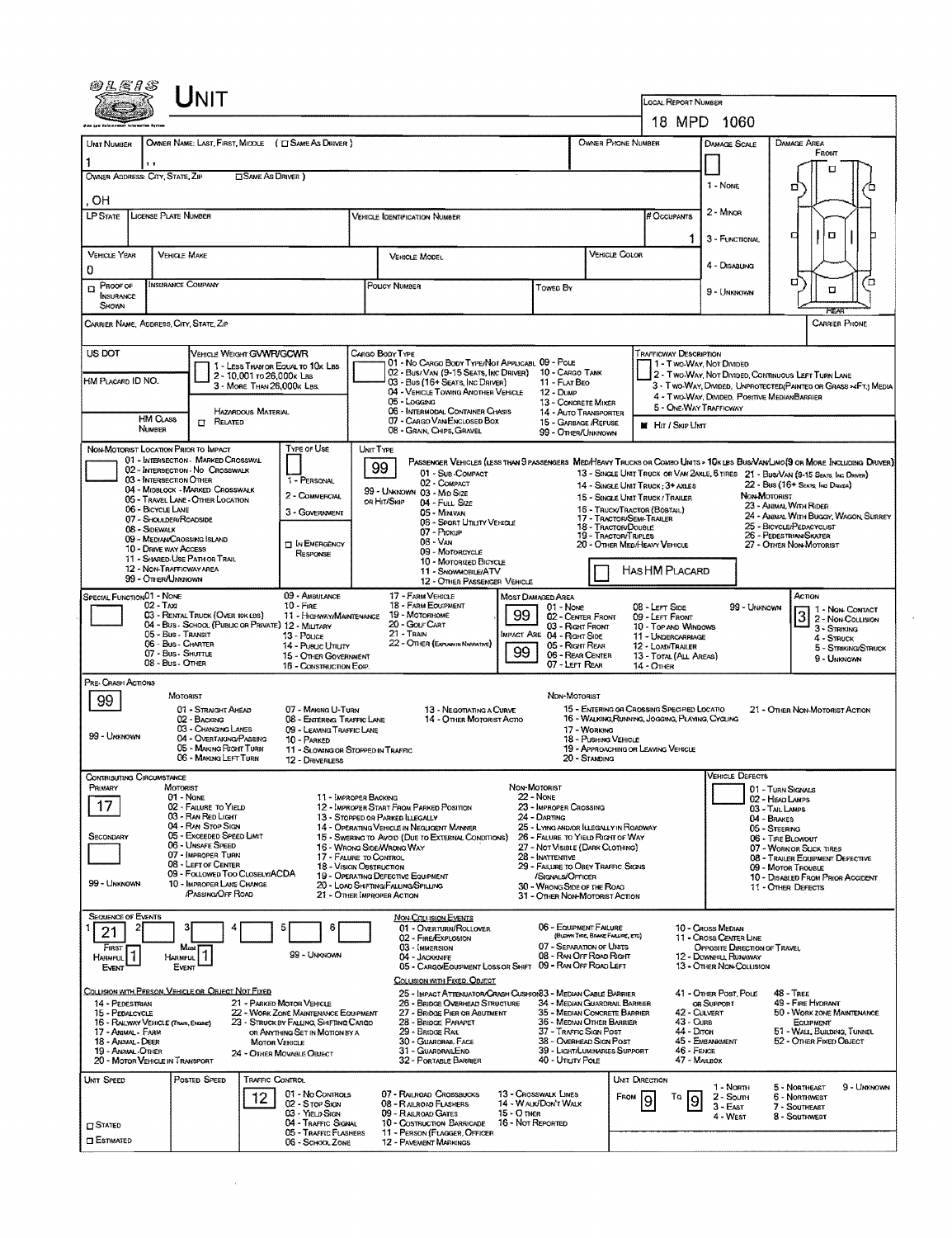| 04E1S                                                                                                                                                                                                                                                                                                                                                              |                                                                         | INIT                                                                  |                             |                                                                          |              |                                                                                                                                 |                                                                                                                                 |                   |                                                                          |                                      |                                                                                                                                             |                                                                                                |                                                        |              |                                                                 |  |  |  |  |
|--------------------------------------------------------------------------------------------------------------------------------------------------------------------------------------------------------------------------------------------------------------------------------------------------------------------------------------------------------------------|-------------------------------------------------------------------------|-----------------------------------------------------------------------|-----------------------------|--------------------------------------------------------------------------|--------------|---------------------------------------------------------------------------------------------------------------------------------|---------------------------------------------------------------------------------------------------------------------------------|-------------------|--------------------------------------------------------------------------|--------------------------------------|---------------------------------------------------------------------------------------------------------------------------------------------|------------------------------------------------------------------------------------------------|--------------------------------------------------------|--------------|-----------------------------------------------------------------|--|--|--|--|
|                                                                                                                                                                                                                                                                                                                                                                    |                                                                         |                                                                       |                             |                                                                          |              |                                                                                                                                 |                                                                                                                                 |                   |                                                                          |                                      | LOCAL REPORT NUMBER<br>18 MPD 1060                                                                                                          |                                                                                                |                                                        |              |                                                                 |  |  |  |  |
|                                                                                                                                                                                                                                                                                                                                                                    |                                                                         |                                                                       |                             |                                                                          |              |                                                                                                                                 |                                                                                                                                 |                   |                                                                          |                                      |                                                                                                                                             |                                                                                                |                                                        |              |                                                                 |  |  |  |  |
| UNIT NUMBER                                                                                                                                                                                                                                                                                                                                                        | OWNER NAME: LAST, FIRST, MIDDLE ( C SAME AS DRIVER )<br>Baker, Jerry, F |                                                                       |                             |                                                                          |              |                                                                                                                                 |                                                                                                                                 |                   |                                                                          |                                      | OWNER PHONE NUMBER                                                                                                                          |                                                                                                | <b>DAMAGE SCALE</b>                                    |              | DAMAGE AREA<br>FRONT                                            |  |  |  |  |
| 2<br>330-276-4848<br>OWNER ADDRESS: CITY, STATE, ZIP<br><b>CISAME AS DRIVER</b> )                                                                                                                                                                                                                                                                                  |                                                                         |                                                                       |                             |                                                                          |              |                                                                                                                                 |                                                                                                                                 |                   |                                                                          |                                      |                                                                                                                                             |                                                                                                | 2                                                      |              | п                                                               |  |  |  |  |
| 9243 TR 92, Killbuck, OH, 44637                                                                                                                                                                                                                                                                                                                                    |                                                                         |                                                                       |                             |                                                                          |              |                                                                                                                                 |                                                                                                                                 |                   |                                                                          |                                      |                                                                                                                                             |                                                                                                | 1 - None                                               |              | σ                                                               |  |  |  |  |
| LP STATE LICENSE PLATE NUMBER<br>VEHICLE IDENTIFICATION NUMBER                                                                                                                                                                                                                                                                                                     |                                                                         |                                                                       |                             |                                                                          |              |                                                                                                                                 |                                                                                                                                 |                   |                                                                          |                                      |                                                                                                                                             | # Occupants                                                                                    | 2 Minon                                                |              |                                                                 |  |  |  |  |
| OН<br>GYG5652<br>1FADP3K23DL250355                                                                                                                                                                                                                                                                                                                                 |                                                                         |                                                                       |                             |                                                                          |              |                                                                                                                                 |                                                                                                                                 |                   |                                                                          |                                      |                                                                                                                                             | 0                                                                                              | 3 - FUNCTIONAL                                         |              | α<br>а                                                          |  |  |  |  |
| <b>VEHICLE YEAR</b>                                                                                                                                                                                                                                                                                                                                                | <b>VEHICLE MAKE</b>                                                     |                                                                       |                             |                                                                          |              | VEHICLE MODEL                                                                                                                   |                                                                                                                                 |                   |                                                                          |                                      | VEHICLE COLOR                                                                                                                               |                                                                                                |                                                        |              |                                                                 |  |  |  |  |
| 2013                                                                                                                                                                                                                                                                                                                                                               | Ford                                                                    |                                                                       |                             |                                                                          | GRY<br>Focus |                                                                                                                                 |                                                                                                                                 |                   |                                                                          |                                      |                                                                                                                                             |                                                                                                | 4 - DISABLING                                          |              |                                                                 |  |  |  |  |
| $P$ ROOF OF<br><b>INSURANCE</b><br>SHOWN                                                                                                                                                                                                                                                                                                                           | <b>INSURANCE COMPANY</b><br>Progressive                                 |                                                                       |                             |                                                                          |              | POLICY NUMBER<br>TOWED BY<br>51973287                                                                                           |                                                                                                                                 |                   |                                                                          |                                      |                                                                                                                                             |                                                                                                | 9 - UNKNOWN                                            | σ<br>o<br>O  |                                                                 |  |  |  |  |
| CARRIER NAME, ADDRESS, CITY, STATE, ZIP                                                                                                                                                                                                                                                                                                                            |                                                                         |                                                                       |                             |                                                                          |              |                                                                                                                                 |                                                                                                                                 |                   |                                                                          |                                      |                                                                                                                                             |                                                                                                |                                                        |              | <b>FCEAR</b><br><b>CARRIER PHONE</b>                            |  |  |  |  |
| US DOT<br><b>VENICLE WEIGHT GVWR/GCWR</b><br>CARGO BODY TYPE<br>Trafficway Description                                                                                                                                                                                                                                                                             |                                                                         |                                                                       |                             |                                                                          |              |                                                                                                                                 |                                                                                                                                 |                   |                                                                          |                                      |                                                                                                                                             |                                                                                                |                                                        |              |                                                                 |  |  |  |  |
|                                                                                                                                                                                                                                                                                                                                                                    |                                                                         |                                                                       | 2 - 10,001 To 26,000k Las   | 1 - LESS THAN OR EQUAL TO 10K LBS                                        |              |                                                                                                                                 | 01 - No CARGO BOOY TYPE/NOT APPLICABL 09 - POLE<br>02 - Bus/Van (9-15 Seats, Inc Driver) 10 - Cargo Tank                        |                   |                                                                          |                                      |                                                                                                                                             | 1 - Two-Way, Not Divideo<br>1 2 - Two-Way, Not Divided, Continuous LEFT TURN LANE              |                                                        |              |                                                                 |  |  |  |  |
| HM PLACARD ID NO.                                                                                                                                                                                                                                                                                                                                                  |                                                                         |                                                                       | 3 - MORE THAN 26,000 K LBS. |                                                                          |              |                                                                                                                                 | 03 - Bus (16+ Seats, Inc Driver)<br>04 - VEHICLE TOWING ANOTHER VEHICLE                                                         |                   | 11 - FLAT BED<br>$12 - D$ uMP                                            |                                      |                                                                                                                                             | 3 - Two-Way, Divided, UNPROTECTED (PAINTED OR GRASS > FT.) MEDIA                               |                                                        |              |                                                                 |  |  |  |  |
|                                                                                                                                                                                                                                                                                                                                                                    |                                                                         |                                                                       | HAZARDOUS MATERIAL          |                                                                          |              | 05 - LOGGING                                                                                                                    | 06 - INTERMODAL CONTAINER CHASIS                                                                                                |                   | 13 - CONCRETE MIXER<br>14 - AUTO TRANSPORTER                             |                                      |                                                                                                                                             | 4 - Two-Way, DIVIDED, POSITIVE MEDIANBARRIER<br>5 - ONE-WAY TRAFFICWAY                         |                                                        |              |                                                                 |  |  |  |  |
|                                                                                                                                                                                                                                                                                                                                                                    | <b>HM CLASS</b><br>NUMBER                                               | $\Box$ Related                                                        |                             |                                                                          |              | 08 - GRAIN, CHIPS, GRAVEL                                                                                                       | 07 - CARGO VAN ENCLOSED BOX                                                                                                     |                   | 15 - GARBAGE /REFUSE<br>99 - OTHER/UNKNOWN                               |                                      |                                                                                                                                             | <b>CI HIT / SKIP UNIT</b>                                                                      |                                                        |              |                                                                 |  |  |  |  |
| NON-MOTORIST LOCATION PRIOR TO IMPACT                                                                                                                                                                                                                                                                                                                              |                                                                         |                                                                       |                             | TYPE OF USE                                                              |              | <b>UNIT TYPE</b>                                                                                                                |                                                                                                                                 |                   |                                                                          |                                      |                                                                                                                                             |                                                                                                |                                                        |              |                                                                 |  |  |  |  |
| 01 - INTERSECTION - MARKED CROSSWAL<br>PASSENGER VEHICLES (LESS THAN 9 PASSENGERS MEDIMEAVY TRUCKS OR COMBO UNITS > 10K LBS BUS/VAN/LIMO(9 OR MORE INCLUDING DRIVER)<br>$\mathbf 1$<br>03<br>02 - INTERSECTION - NO CROSSWALK<br>01 - Sub-Compact<br>13 - SINGLE UNIT TRUCK OR VAN ZAXLE, 6 TIRES 21 - BUS/VAN (9-15 SEATS, INC DRIVER)<br>03 - INTERSECTION OTHER |                                                                         |                                                                       |                             |                                                                          |              |                                                                                                                                 |                                                                                                                                 |                   |                                                                          |                                      |                                                                                                                                             |                                                                                                |                                                        |              |                                                                 |  |  |  |  |
|                                                                                                                                                                                                                                                                                                                                                                    |                                                                         | 04 - MIDBLOCK - MARKED CROSSWALK<br>05 - TRAVEL LANE - OTHER LOCATION |                             | 1 - PERSONAL<br>2 - COMMERCIAL                                           |              | 99 - UNKNOWN 03 - MID SIZE<br>on Hirt/Skip                                                                                      | 02 - COMPACT                                                                                                                    |                   |                                                                          |                                      | 14 - SINGLE UNIT TRUCK; 3+ AXLES<br>15 - SINGLE UNIT TRUCK / TRAILER                                                                        |                                                                                                |                                                        | NON-MOTORIST | 22 - Bus (16+ Seats, Inc. Drawer)                               |  |  |  |  |
|                                                                                                                                                                                                                                                                                                                                                                    | 06 - BICYCLE LANE<br>07 - Shoulder/Roadside                             |                                                                       |                             | 3 - GOVERNMENT                                                           |              |                                                                                                                                 | 04 - FULL SIZE<br>05 - Minivan                                                                                                  |                   |                                                                          |                                      | 16 - TRUCK/TRACTOR (BOBTAIL)<br>17 - TRACTOR/SEMI-TRAILER                                                                                   |                                                                                                |                                                        |              | 23 - ANIMAL WITH RIDER<br>24 - ANIMAL WITH BUGGY, WAGON, SURREY |  |  |  |  |
|                                                                                                                                                                                                                                                                                                                                                                    | 08 - SIDEWALK                                                           | 09 - MEDIAN/CROSSING SLAND                                            |                             |                                                                          |              | 06 - Sport Utility Vehicle<br>18 - TRACTOR/DOUBLE<br>07 - Pickup<br>19 - Tractor/Triples                                        |                                                                                                                                 |                   |                                                                          |                                      |                                                                                                                                             | 25 - BICYCLE/PEDACYCLIST<br>26 - PEDESTRIAN SKATER                                             |                                                        |              |                                                                 |  |  |  |  |
|                                                                                                                                                                                                                                                                                                                                                                    | 10 - DRIVE WAY ACCESS                                                   | 11 - SHARED-USE PATH OR TRAIL                                         |                             | <b>FT IN EMERGENCY</b><br>RESPONSE                                       |              | 08 - VAN<br>09 - MOTORCYCLE<br>10 - MOTORIZEO BIGYCLE                                                                           |                                                                                                                                 |                   |                                                                          |                                      |                                                                                                                                             | 20 - OTHER MEDIHEAVY VEHICLE<br>27 - OTHER NON-MOTORIST                                        |                                                        |              |                                                                 |  |  |  |  |
|                                                                                                                                                                                                                                                                                                                                                                    | 12 - NON-TRAFFICWAY AREA<br>99 - OTHER/UNKNOWN                          |                                                                       |                             |                                                                          |              |                                                                                                                                 | 11 - SNOWMOBILE/ATV<br>12 - OTHER PASSENGER VEHICLE                                                                             |                   |                                                                          |                                      |                                                                                                                                             | HAS HM PLACARD                                                                                 |                                                        |              |                                                                 |  |  |  |  |
| SPECIAL FUNCTION 01 - NOME                                                                                                                                                                                                                                                                                                                                         |                                                                         |                                                                       |                             | 09 - AMBULANCE                                                           |              | 17 - FARM VEHICLE<br>MOST DAMAGED AREA                                                                                          |                                                                                                                                 |                   |                                                                          |                                      |                                                                                                                                             |                                                                                                |                                                        |              | Астом                                                           |  |  |  |  |
| $02 - T_Ax$<br>$10 -$ Fine<br>01<br>03 - RENTAL TRUCK (OVER 10K LBS)<br>11 - HIGHWAY/MAINTENANCE                                                                                                                                                                                                                                                                   |                                                                         |                                                                       |                             |                                                                          |              | 18 - FARM EQUIPMENT<br>01 - None<br>03<br>19 Мотояноме<br>02 - CENTER FRONT                                                     |                                                                                                                                 |                   |                                                                          |                                      |                                                                                                                                             | 08 - LEFT SIDE<br>09 - LEFT FRONT                                                              | 99 - UNKNOWN<br>1 - NON-CONTACT<br>4 2 - NON-COLLISION |              |                                                                 |  |  |  |  |
| 20 - GOLF CART<br>04 - Bus - SCHOOL (PUBLIC OR PRIVATE) 12 - MILITARY<br>$21 - T$ RAIN<br>05 - Bus - Transit<br>MPACT ARE 04 - RIGHT SIDE<br>13 - Pouce<br>22 - OTHER (EXPLAN IN NARRATIVE)                                                                                                                                                                        |                                                                         |                                                                       |                             |                                                                          |              |                                                                                                                                 |                                                                                                                                 | 03 - Right Front  | 10 - TOP AND WINDOWS<br>3 - STRIKING<br>11 - UNDERCARRIAGE<br>4 - STRUCK |                                      |                                                                                                                                             |                                                                                                |                                                        |              |                                                                 |  |  |  |  |
| 06 - Bus - Charter<br>14 - Pusuc Unurv<br>07 - Bus - Shuttle<br>15 - OTHER GOVERNMENT<br>08 - Bus - Other                                                                                                                                                                                                                                                          |                                                                         |                                                                       |                             |                                                                          |              |                                                                                                                                 |                                                                                                                                 | 03                | 05 - Right Rear<br>06 - REAR CENTER                                      |                                      |                                                                                                                                             | 12 - LOAD/TRAILER<br>13 - TOTAL (ALL AREAS)                                                    | 5 - STRIKING/STRUCK<br>9 - UNKNOWN                     |              |                                                                 |  |  |  |  |
| PRE-CRASH ACTIONS                                                                                                                                                                                                                                                                                                                                                  |                                                                         |                                                                       |                             | 16 - CONSTRUCTION EOIP.                                                  |              |                                                                                                                                 |                                                                                                                                 |                   | 07 - LEFT REAR                                                           |                                      | <b>14 - OTHER</b>                                                                                                                           |                                                                                                |                                                        |              |                                                                 |  |  |  |  |
| 10                                                                                                                                                                                                                                                                                                                                                                 | MOTORIST                                                                |                                                                       |                             |                                                                          |              |                                                                                                                                 |                                                                                                                                 |                   | NON-MOTORIST                                                             |                                      |                                                                                                                                             |                                                                                                |                                                        |              |                                                                 |  |  |  |  |
|                                                                                                                                                                                                                                                                                                                                                                    |                                                                         | 01 - STRAIGHT AHEAD<br>02 - BACKING                                   |                             | 07 - MAKING U-TURN<br>08 - ENTERING TRAFFIC LANE                         |              |                                                                                                                                 | 13 - NEGOTIATING A CURVE<br>14 - OTHER MOTORIST ACTIO                                                                           |                   |                                                                          |                                      |                                                                                                                                             | 15 - ENTERING OR CROSSING SPECIFIED LOCATIO<br>16 - WALKING RUNNING, JOGGING, PLAYING, CYCLING |                                                        |              | 21 - Отнер Non-Motorist Action                                  |  |  |  |  |
| 99 - UNKNOWN                                                                                                                                                                                                                                                                                                                                                       |                                                                         | 03 - CHANGING LANES<br>04 - OVERTAKING PASSING                        |                             | 09 - LEAVING TRAFFIC LANE<br>10 - PARKED                                 |              |                                                                                                                                 |                                                                                                                                 |                   |                                                                          | 17 - WORKING<br>18 - Pusrang Versaue |                                                                                                                                             |                                                                                                |                                                        |              |                                                                 |  |  |  |  |
|                                                                                                                                                                                                                                                                                                                                                                    |                                                                         | 05 - MAKING RIGHT TURN<br>06 - MAKING LEFT TURN                       |                             | 11 - Slowing or Stopped in Traffic<br>12 - DRIVERLESS                    |              |                                                                                                                                 |                                                                                                                                 |                   |                                                                          | 20 - STANDING                        | 19 - APPROACHING OR LEAVING VEHICLE                                                                                                         |                                                                                                |                                                        |              |                                                                 |  |  |  |  |
| CONTRIBUTING CIRCUMSTANCE                                                                                                                                                                                                                                                                                                                                          |                                                                         |                                                                       |                             |                                                                          |              |                                                                                                                                 |                                                                                                                                 |                   |                                                                          |                                      |                                                                                                                                             |                                                                                                | <b>VEHICLE DEFECTS</b>                                 |              |                                                                 |  |  |  |  |
| Primary<br>01                                                                                                                                                                                                                                                                                                                                                      | MOTORIST<br>01 - None                                                   | 02 - FAILURE TO YIELD                                                 |                             |                                                                          |              | NON-MOTORIST<br>11 - IMPROPER BACKING<br><b>22 - NONE</b><br>23 - IMPROPER CROSSING<br>12 - IMPROPER START FROM PARKED POSITION |                                                                                                                                 |                   |                                                                          |                                      |                                                                                                                                             |                                                                                                | 01 - TURN SIGNALS<br>02 - HEAD LAMPS                   |              |                                                                 |  |  |  |  |
|                                                                                                                                                                                                                                                                                                                                                                    |                                                                         | 03 - RAN REO LIGHT<br>04 - RAN STOP SIGN                              |                             |                                                                          |              | 13 - Stopped or Parked LLEGALLY<br>14 - OPERATING VEHICLE IN NEGLIGENT MANNER                                                   |                                                                                                                                 |                   | 24 - DARTING                                                             |                                      |                                                                                                                                             |                                                                                                | 03 - TAIL LAMPS<br>04 - BRAKES                         |              |                                                                 |  |  |  |  |
| SECONDARY                                                                                                                                                                                                                                                                                                                                                          |                                                                         | 05 - Exceeded Speed Limit<br>06 - UMSAFE SPEED                        |                             |                                                                          |              | 15 - Swering to Avoid (Due to External Conditions)<br>16 - WRONG SIDE/WRONG WAY                                                 |                                                                                                                                 |                   | 26 - FALURE TO YIELD RIGHT OF WAY                                        |                                      | 25 - LYING AND/OR ILLEGALLY IN ROADWAY<br>05 - STEERING<br>06 - TIRE BLOWOUT<br>27 - NOT VISIBLE (DARK CLOTHING)<br>07 - WORN OR SUCK TIRES |                                                                                                |                                                        |              |                                                                 |  |  |  |  |
|                                                                                                                                                                                                                                                                                                                                                                    |                                                                         | 07 - IMPROPER TURN<br>08 - LEFT OF CENTER                             |                             | 17 - FALURE TO CONTROL<br><b>18 - VISION OBSTRUCTION</b>                 |              |                                                                                                                                 |                                                                                                                                 |                   | 28 - INATTENTIVE<br>29 - FAILURE TO OBEY TRAFFIC SIGNS                   |                                      |                                                                                                                                             | 08 - TRALER EQUIPMENT DEFECTIVE<br>09 - MOTOR TROUBLE                                          |                                                        |              |                                                                 |  |  |  |  |
| 99 - UNKNOWN                                                                                                                                                                                                                                                                                                                                                       |                                                                         | 09 - FOLLOWED TOO CLOSELY/ACDA<br>10 - IMPROPER LANE CHANGE           |                             |                                                                          |              | 19 - OPERATING DEFECTIVE EQUIPMENT<br>20 - LOAD SHIFTING/FALLING/SPILLING                                                       |                                                                                                                                 |                   | /SIGNALS/OFFICER<br>30 - WRONG SIDE OF THE ROAD                          |                                      | 10 - DISABLED FROM PRIOR ACCIDENT<br>11 - OTHER DEFECTS                                                                                     |                                                                                                |                                                        |              |                                                                 |  |  |  |  |
|                                                                                                                                                                                                                                                                                                                                                                    |                                                                         | /Passing/Off ROAD                                                     |                             |                                                                          |              | 21 - Other Improper Action                                                                                                      |                                                                                                                                 |                   | 31 - OTHER NON-MOTORIST ACTION                                           |                                      |                                                                                                                                             |                                                                                                |                                                        |              |                                                                 |  |  |  |  |
| SEQUENCE OF EVENTS                                                                                                                                                                                                                                                                                                                                                 |                                                                         |                                                                       |                             | 5                                                                        |              | <b>NON-COLLISION EVENTS</b>                                                                                                     | 01 - OVERTURN/ROLLOVER                                                                                                          |                   | 06 - EQUIPMENT FAILURE                                                   |                                      |                                                                                                                                             |                                                                                                | 10 - CROSS MEDIAN                                      |              |                                                                 |  |  |  |  |
| 20<br>FIRST                                                                                                                                                                                                                                                                                                                                                        | Most                                                                    |                                                                       |                             |                                                                          |              | 02 - FIRE/EXPLOSION<br>03 - IMMERSION                                                                                           |                                                                                                                                 |                   | 07 - SEPARATION OF UNITS                                                 | (BLOWN TIRE, BRAKE FAILURE, ETC)     |                                                                                                                                             |                                                                                                | 11 - CROSS CENTER LINE<br>OPPOSITE DIRECTION OF TRAVEL |              |                                                                 |  |  |  |  |
| <b>MARMFUL</b><br>EVENT                                                                                                                                                                                                                                                                                                                                            | HARMFUL<br>EVENT                                                        |                                                                       |                             | 99 - UNKNOWN                                                             |              | 04 - JACKKNIFE                                                                                                                  | 05 - CARGO/EQUIPMENT LOSS OR SHIFT 09 - RAN OFF ROAD LEFT                                                                       |                   | 08 - RAN OFF ROAD RIGHT                                                  |                                      |                                                                                                                                             |                                                                                                | 12 - DOWNHILL RUNAWAY<br>13 - OTHER NON-COLLISION      |              |                                                                 |  |  |  |  |
| COLLISION WITH PERSON, VEHICLE OR OBJECT NOT FIXED                                                                                                                                                                                                                                                                                                                 |                                                                         |                                                                       |                             |                                                                          |              |                                                                                                                                 | COLLISION WITH FIXED, OBJECT                                                                                                    |                   |                                                                          |                                      |                                                                                                                                             |                                                                                                |                                                        |              |                                                                 |  |  |  |  |
| 14 - PEDESTRIAN                                                                                                                                                                                                                                                                                                                                                    |                                                                         |                                                                       |                             | 21 - PARKED MOTOR VEHICLE<br>22 - WORK ZONE MAINTENANCE EQUIPMENT        |              |                                                                                                                                 | 25 - IMPACT ATTENUATOR/CRASH CUSHIDR33 - MEDIAN CABLE BARRIER<br>26 - BRIDGE OVERHEAD STRUCTURE<br>27 - BRIDGE PIER OR ABUTMENT |                   | 34 - MEDIAN GUARDRAIL BARRIER<br>35 - MEDIAN CONCRETE BARRIER            |                                      |                                                                                                                                             | 42 - Culvert                                                                                   | 41 - OTHER POST, POLE<br>OR SUPPORT                    |              | 48 - TREE<br>49 - FIRE HYDRANT<br>50 - WORK ZONE MAINTENANCE    |  |  |  |  |
| 15 - PEDALCYCLE<br>16 - RAILWAY VEHICLE (TRAIN, ENGINE)<br>17 - Animal - Farm                                                                                                                                                                                                                                                                                      |                                                                         |                                                                       |                             | 23 - STRUCK BY FALLING, SHIFTING CARGO<br>OR ANYTHING SET IN MOTION BY A |              | 28 - BRIDGE PARAPET<br>29 - BRIDGE RAIL                                                                                         |                                                                                                                                 |                   | 36 - MEDIAN OTHER BARRIER<br>37 - TRAFFIC SIGN POST                      |                                      |                                                                                                                                             | 43 - Cuns<br>44 - Олсн                                                                         |                                                        |              | EQUIPMENT<br>51 - WALL BUILDING, TUNNEL                         |  |  |  |  |
| 18 - Animal - Deer<br>19 - Animal - Other                                                                                                                                                                                                                                                                                                                          |                                                                         |                                                                       | <b>MOTOR VEHICLE</b>        | 24 - Отнея Моулвце Овлест                                                |              | 30 - GUARDRAIL FACE<br>31 - GUARDRAILEND                                                                                        |                                                                                                                                 |                   | 38 - Overhead Sign Post<br>39 - LIGHT/LUMINARIES SUPPORT                 |                                      |                                                                                                                                             | 46 - FENCE                                                                                     | 45 - EMBANKMENT                                        |              | 52 - OTHER FIXED OBJECT                                         |  |  |  |  |
| 20 - MOTOR VEHICLE IN TRANSPORT                                                                                                                                                                                                                                                                                                                                    |                                                                         |                                                                       |                             |                                                                          |              |                                                                                                                                 | 32 - PORTABLE BARRIER                                                                                                           |                   | 40 - Unury Pole                                                          |                                      |                                                                                                                                             | 47 - MAILBOX                                                                                   |                                                        |              |                                                                 |  |  |  |  |
| UMT SPEED                                                                                                                                                                                                                                                                                                                                                          |                                                                         | POSTED SPEED                                                          | TRAFFIC CONTROL             | 01 - No Controls                                                         |              | 07 - RAILROAD CROSSBUCKS                                                                                                        |                                                                                                                                 |                   | 13 - Crosswalk Lines                                                     |                                      | UNIT DIRECTION                                                                                                                              |                                                                                                | 1 - North                                              |              | 5 - Northeast<br>9 - UNKNOWN                                    |  |  |  |  |
| 0                                                                                                                                                                                                                                                                                                                                                                  |                                                                         |                                                                       | $12 \overline{ }$           | 02 - S TOP SIGN<br>03 - YIELD SIGN                                       |              | 08 - RAILROAD FLASHERS<br>09 - RAILROAD GATES                                                                                   |                                                                                                                                 | $15 - O$ THER     | 14 - WALK/DON'T WALK                                                     |                                      | FROM                                                                                                                                        | То                                                                                             | 2 - Sounn<br>3 - East                                  |              | <b>6 - NORTHWEST</b><br>7 - SOUTHEAST                           |  |  |  |  |
| ■ Stated                                                                                                                                                                                                                                                                                                                                                           |                                                                         |                                                                       |                             | 04 - TRAFFIC SIGNAL<br>05 - TRAFFIC FLASHERS                             |              | 10 - Costruction Barricade<br>11 - PERSON (FLAGGER, OFFICER                                                                     |                                                                                                                                 | 16 - Not Reported |                                                                          |                                      |                                                                                                                                             |                                                                                                | 4 - West                                               |              | 8 - Southwest                                                   |  |  |  |  |
| <b>ESTIMATED</b>                                                                                                                                                                                                                                                                                                                                                   |                                                                         |                                                                       |                             | 06 - SCHOOL ZONE                                                         |              | 12 - PAVEMENT MARKINGS                                                                                                          |                                                                                                                                 |                   |                                                                          |                                      |                                                                                                                                             |                                                                                                |                                                        |              |                                                                 |  |  |  |  |